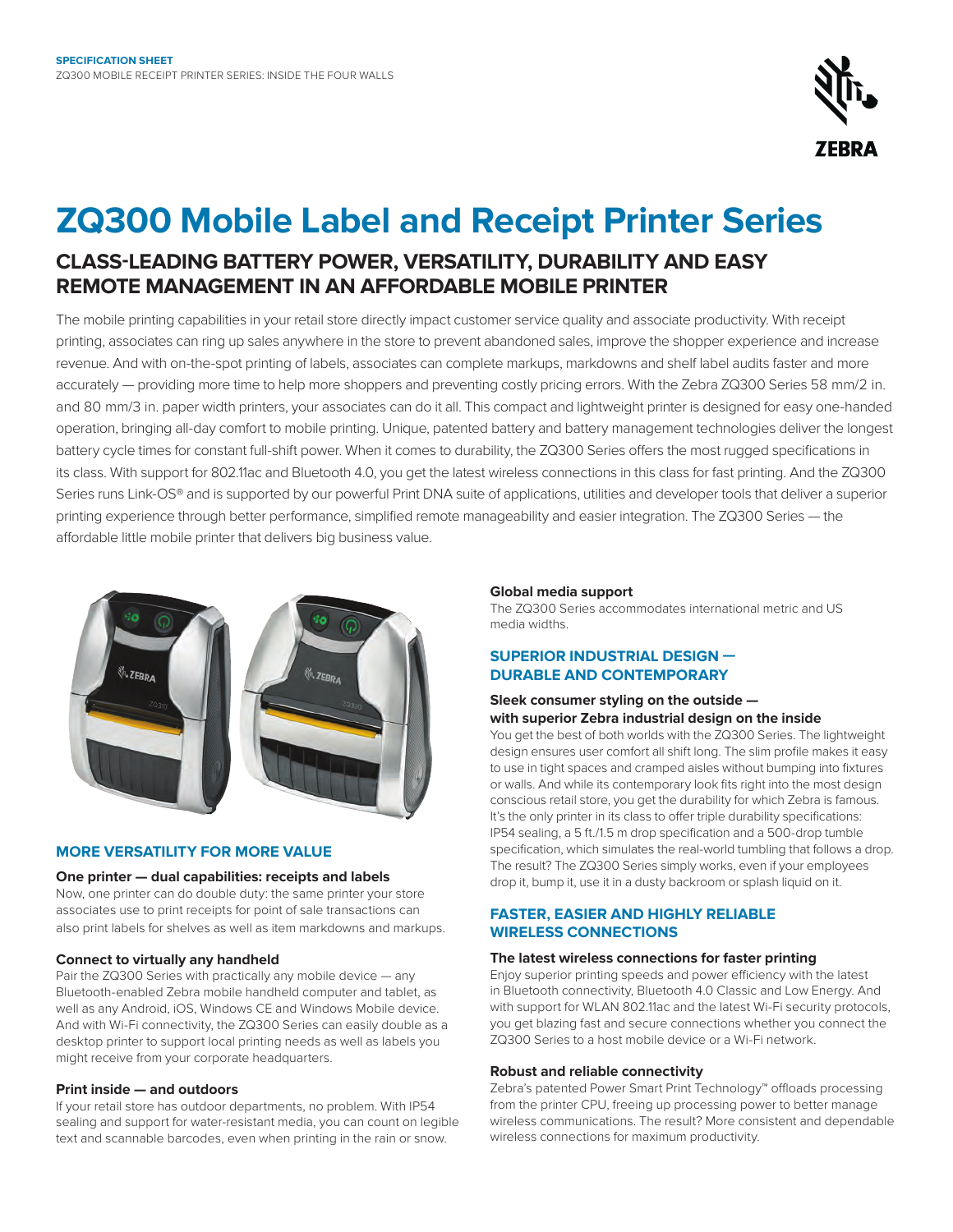#### **Split-second tap-to-pair simplicity**

The integrated NFC tag allows users to pair the ZQ300 Series with any Zebra NFC-enabled mobile device with a quick tap — no more scanning barcodes, manually configuring devices for discovery or accidental pairing with another nearby device. Even new and temporary workers are up and running in seconds, without having to call for support.

# **MAXIMIZE BATTERY POWER AND MINIMIZE BATTERY MANAGEMENT TIME AND COST**

# **User-replaceable PowerPrecision+ battery for full-shift power and extraordinary battery management capabilities**

Your workers depend on their mobile printers nearly every minute of the day. And with the ZQ300 Series, you can be sure that every worker has plenty of power for every shift. The PowerPrecision+ 2280 mAh battery, a unique sleep mode and patented Power Smart Print Technology**™** combine to minimize power requirements, offering one of the longest cycle times in this class. A wealth of easily accessible battery metrics makes it easier than ever to identify, remove and replace aging batteries before they impact productivity. And the ZQ300 Series battery is user-replaceable for perpetual power — ZQ300 Series printers never need to be taken out of service due to a dead battery.

### **Power-saving sleep mode with instant wake**

This intelligent printer automatically enters sleep mode when it is idle, and automatically wakes up upon receipt of a printing job — no need for workers to remember to turn off the printer to save power.

# **Reduce battery power consumption up to 30 percent with patented Power Smart Print Technology™**

This patented Zebra technology reduces battery power consumption by calculating and delivering the exact amount of power required to provide the highest quality printing. Where competitive devices provide a constant level of power, the ZQ300 Series print speed is adjusted dynamically in real time, based on many factors — from motor torque, battery and print head temperature to print density, battery age, available voltage and more. As a result, power consumption is reduced by an average of 20 to 30 percent per battery cycle.

# **The most charging options for maximum flexibility — and scalability**

Multi-slot printer and battery chargers that utilize a common base and can even accommodate select Zebra mobile computers make it easy to cost-effectively create a rack-based backroom charging station that can accommodate all your devices now — and in the future. Single-slot printer and battery chargers are ideal on any desk. And with the AC-to-USB power adapter, users can simply plug the printer into any outlet to charge.

# **SUPERIOR PRINTER MANAGEMENT — EASY, REMOTE, COMPREHENSIVE AND COST-EFFECTIVE**

### **Industry-first application for easy, remote management of Bluetooth-connected ZQ300 Series printers — only from Zebra** Zebra's one-of-a-kind Bluetooth Remote Management application gives you real-time visibility and remote management of all ZQ300 Series printers that are connected to any Android device via Bluetooth. Running on the Android mobile device, this application collects and sends a wealth of information about the ZQ300 Series to your Mobile Device Management (MDM) solution — either Zebra's Printer Profile Manager Enterprise printer management software or SOTI MobiControl. Now, the same tool you use to remotely manage your other mobile devices also allows you to easily update, monitor and troubleshoot your mobile printers, all in real-time from a remote central location. Printer management shifts from reactive to proactive, improving printer uptime, ROI and TCO. And since this solution utilizes a secondary Bluetooth communication channel, it won't interfere with ZQ300 Series printing, protecting printer and mobile device performance.

#### **Zebra Print DNA – transforming printers from the inside**

Zebra Print DNA is the genetic code that injects business-catalytic capabilities into our Link-OS printers through its unique combination of innovative applications, utilities and developer tools. The result is a superior printing experience through better performance, simplified remote manageability and easier integration.

### **Optional printer management services for maximum management flexibility**

If you're still tracking your printers manually, then you are likely missing out on information that could save you money. Zebra's powerful visibility service options deliver critical insight into the information you need to prevent printer downtime and maximize the return on this key business asset. Our cloud- and subscription-based Asset Visibility Service (AVS) provides insight into the basic health information and proactive steps required to keep your ZQ300 Series printers up and running — all for just pennies a day. The comprehensive fully-featured Operational Visibility Service (OVS) connects to an MDM and allows you to monitor just about any aspect of your Zebra printer, as well service and repair status. See the current status and disposition of all of your printers, printers at a specific site, specific models or a specific printer — and much more.

# **Consistently exceptional Zebra Certified Supplies**

Printing supplies can impact everything from printhead lifespan to operational efficiency. That's why we design, produce and rigorously pretest our own line of thermal printing supplies to ensure consistent, optimized performance in your Zebra printer — and peace of mind for you. For industry-leading quality, service and thermal printing expertise, choose Zebra Certified Supplies.

# **Maximize the availability of your printers with Zebra OneCare™ Services**

Zebra OneCare Support Services enable your critical business operations. With multiple service levels to choose from, you can protect your investment while achieving maximum uptime and peak performance. Get unmatched support — direct from the manufacturer with live agent telephone technical support, comprehensive coverage, including accidental damage and defined repair and turnaround times. Plus optional services like Device Commissioning, Onsite Repair, Battery Refresh and Replacement Service and Express Shipping let you tailor your service plan to your individual business needs.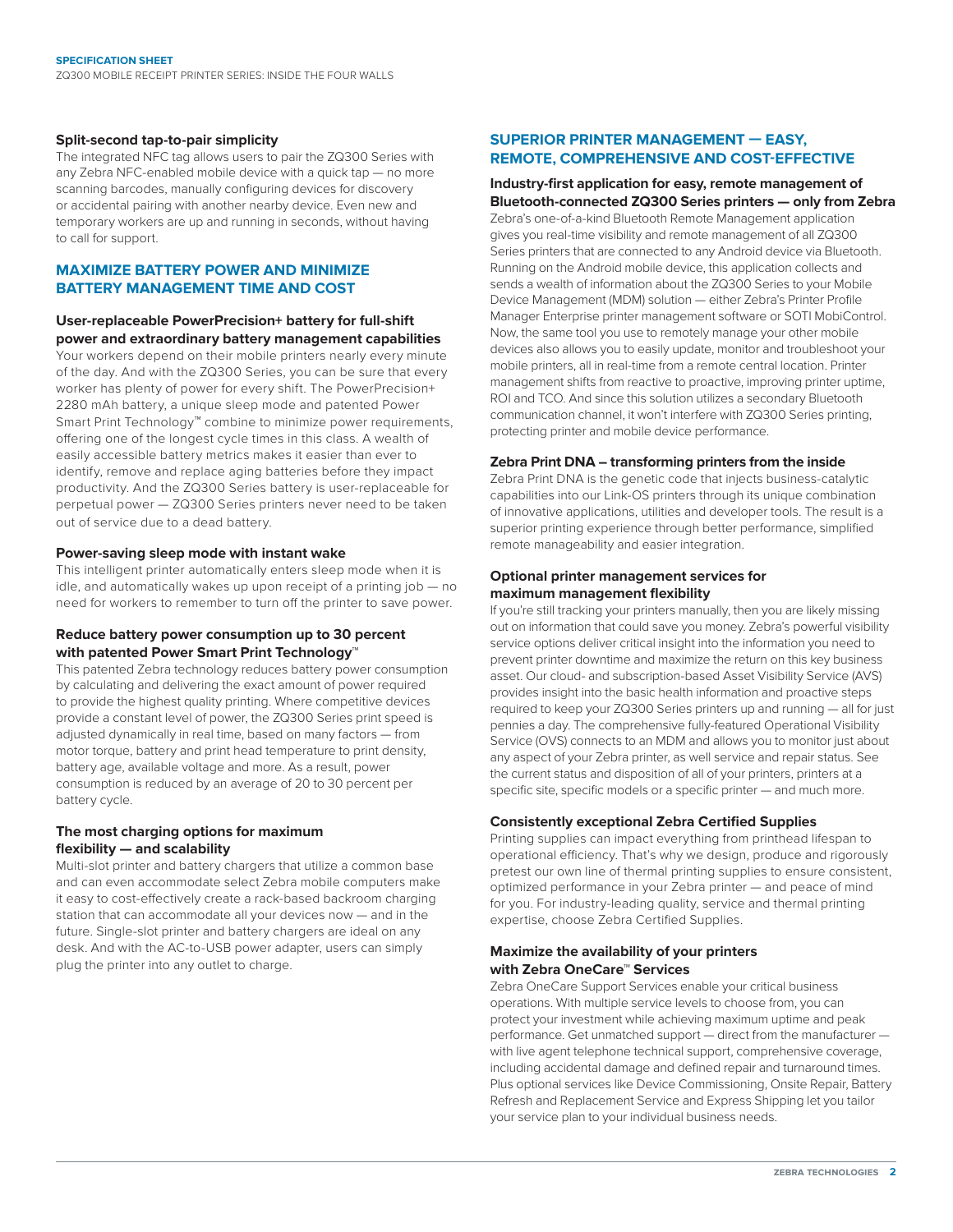# **ZQ300 Series Accessories**

**From power and charging related accessories to carrying and protection options, cables and more**

# **POWER AND CHARGING**

**Chargers and Cradles**

**Multi-slot**

#### **5-slot Docking Charger**

Dock and charge up to five ZQ300 Series printers simultaneously. This accessory ships complete with power supply and power cord. Select the part number with the appropriate line cord option for your region.

Regions: US, EU, UK



# **3-slot Battery Charger**

Dock and charge up to three PowerPrecison+ Li-Ion ZQ300 Series printer batteries at a time. The 3-slot battery charger ships with power supply and line cord. Select the part number with the appropriate line cord option for your region.

Regions: US, EU, UK

#### **Single-slot**



#### **1-slot Docking Cradle**

Dock and charge a single ZQ300 Series printer. This accessory ships with a USB cable and an AC to USB adapter. Select the part number with the appropriate plug for the AC to USB adapter.

Regions: US, EU, UK, Australia, Brazil, Korea



# **1-Slot Battery Charger**

Docks and charges a single PowerPrecision+ Li-Ion ZQ300 Series battery. Integrated power supply. Ships with line cord. Select the part number with the appropriate line cord for your region.

Regions: US, EU, UK, Korea, Brazil, Australia

# **Power Adapters**



#### **AC to USB Adapter**

Use this AC to USB Adapter to charge your ZQ300 Series printer. Select the appropriate part number with the appropriate plug for your region.

Regions: US, UK, EU, Australia, Brazil, Korea, India

# **BATTERIES**



**PowerPrecision+ 2280 mAH Li-Ion Rechargeable Battery**  Spare printer battery. (Note one battery ships with the printer). Battery Capacity: 2280 mAh

# **CARRYING AND PROTECTION OPTIONS**

# **Protection Options**



# **Soft Case**

This soft case allows for easy attaching/detaching for wearability. Includes shoulder strap.

# **Carrying Options**



#### **Shoulder Strap**

Easily carry the ZQ300 Series over the shoulder with this comfortable rugged shoulder strap.



# **Belt Clip**

Replacement belt clip (one belt clip ships with the printer); package of 5.

# **CABLES AND OTHER ACCESSORIES**

#### **Spare USB Cables**  Spare USB Type A to Type C cable. Use this cable with the AC-USB Adapter or the Cigarette Lighter Adapter to charge your printer. Printer

includes one cable. (Available with



**Platen Roller**  Replace your ZQ300 Series platen roller.

1 or 5 spare units).



#### **Media Spacer**  Spacers for ZQ300 Series media compartment to accept 3 in./76.2 mm or 2 in./50.8 mm wide paper.

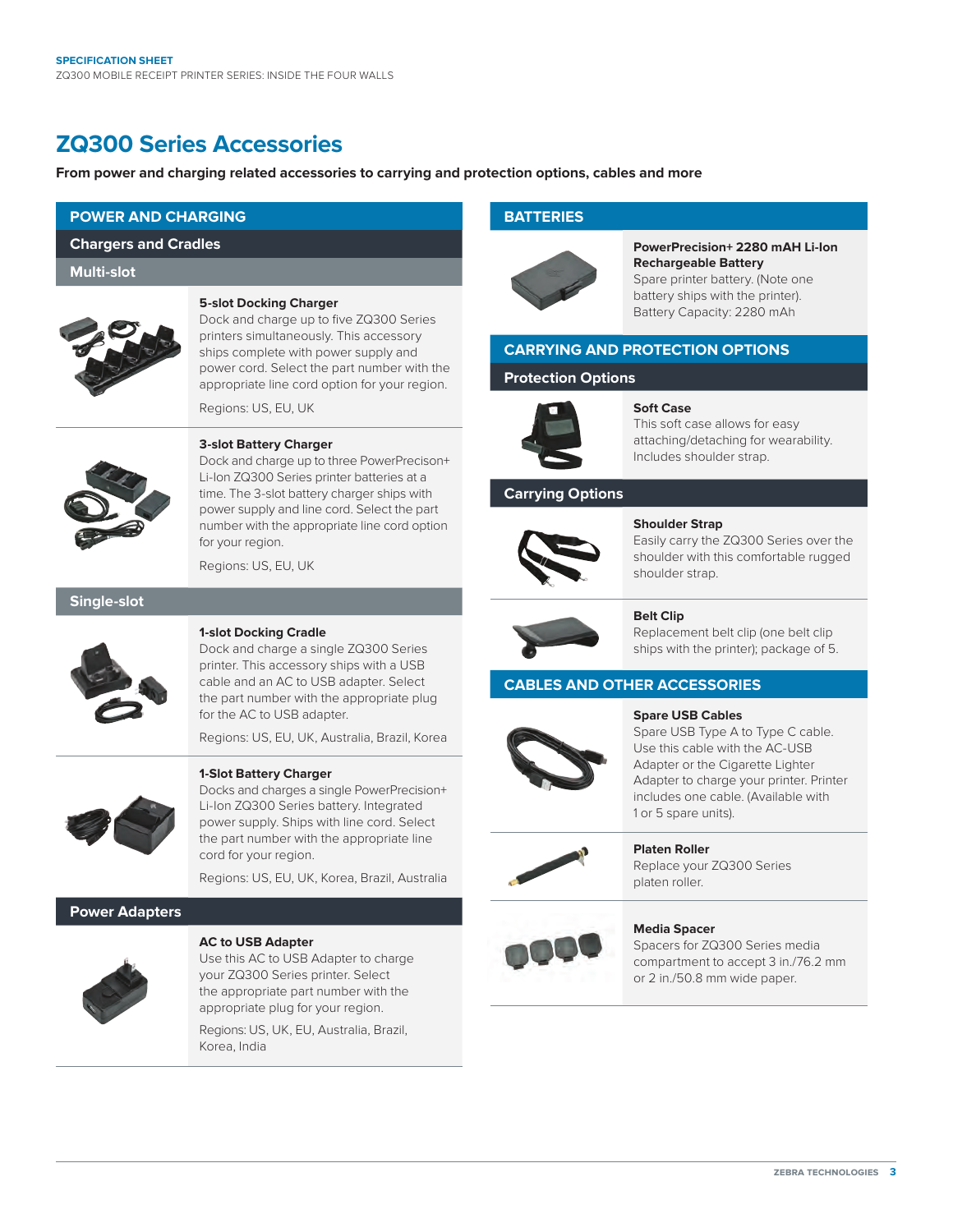# **ZQ300 Series Mobile Label and Receipt Printer Specifications**

| <b>PHYSICAL CHARACTERISTICS</b>                                                                                            |                                                                                                                                                                                                                                                                  |  |  |  |  |  |
|----------------------------------------------------------------------------------------------------------------------------|------------------------------------------------------------------------------------------------------------------------------------------------------------------------------------------------------------------------------------------------------------------|--|--|--|--|--|
| <b>Dimensions</b>                                                                                                          | ZQ310 printer:<br>130 mm L x 93.5 mm W x 49.5 mm H<br>5.12 in, L x 3.68 in, W x 1.95 in, H<br>ZQ320 printer:<br>130 mm L x 117.7 mm W x 49.5 mm H<br>5.12 in, L x 4.63 in, W x 1.95 in, H                                                                        |  |  |  |  |  |
| Volume                                                                                                                     | ZQ310 printer: 600 cc/36.6 cubic in.<br>ZQ320 printer: 757 cc/46 cubic in.                                                                                                                                                                                       |  |  |  |  |  |
| <b>Weight with Battery</b>                                                                                                 | <b>ZQ310 printer:</b> 0.37 kg /0.81 lbs<br><b>ZQ320 printer:</b> 0.43 kg/0.95 lbs                                                                                                                                                                                |  |  |  |  |  |
| <b>PRINTER SPECIFICATIONS</b>                                                                                              |                                                                                                                                                                                                                                                                  |  |  |  |  |  |
| <b>Operating System</b>                                                                                                    | Link-OS®                                                                                                                                                                                                                                                         |  |  |  |  |  |
| <b>Print Method</b>                                                                                                        | Direct Thermal                                                                                                                                                                                                                                                   |  |  |  |  |  |
| Resolution                                                                                                                 | 203 dpi/8 dots mm                                                                                                                                                                                                                                                |  |  |  |  |  |
| Memory                                                                                                                     | 128MB RAM, 256MB Flash (48 MB User Available)                                                                                                                                                                                                                    |  |  |  |  |  |
| <b>Battery</b>                                                                                                             | Li-Ion 2280 mAh, 7.2V, PowerPrecision+                                                                                                                                                                                                                           |  |  |  |  |  |
| Maximum<br><b>Print Width</b>                                                                                              | ZQ310 printer: 48 mm/1.89 in.<br>ZQ320 printer: 72 mm/2.83 in.                                                                                                                                                                                                   |  |  |  |  |  |
| <b>Maximum</b><br><b>Print Speed</b>                                                                                       | Up to 4 ips (100 mm/s)                                                                                                                                                                                                                                           |  |  |  |  |  |
| <b>Media Sensors</b>                                                                                                       | Gap, BlackBar, Media Out, Media Door Open                                                                                                                                                                                                                        |  |  |  |  |  |
| Programming<br>Languages                                                                                                   | CPCL, ZPL. The ZPL programming language ensures full<br>compatibility with many other Zebra printers.                                                                                                                                                            |  |  |  |  |  |
| Cutter                                                                                                                     | Tear bar                                                                                                                                                                                                                                                         |  |  |  |  |  |
| <b>Print Direction</b>                                                                                                     | Horizontal and vertical                                                                                                                                                                                                                                          |  |  |  |  |  |
| <b>MEDIA CHARACTERISTICS</b>                                                                                               |                                                                                                                                                                                                                                                                  |  |  |  |  |  |
| <b>Media Width</b>                                                                                                         | ZQ310 printer:<br>58 mm ±0.75 mm/2.28 in. ±0.02 in.; spacers available to<br>support 50.8 mm ±0.75 mm/2 in. ±0.02 in.<br>ZQ320 printer:<br>80 mm $\pm$ 0.75 mm/3.15 in. $\pm$ 0.02 in.; spacers available to<br>support 76 mm $\pm$ 0.75 mm/3 in. $\pm$ 0.02 in. |  |  |  |  |  |
| <b>Maximum Roll</b><br><b>Outside Diameter</b>                                                                             | 40 mm/1.57 in.                                                                                                                                                                                                                                                   |  |  |  |  |  |
| Media Holder                                                                                                               | Drop-in fixed media width (clamshell)                                                                                                                                                                                                                            |  |  |  |  |  |
| <b>Media Thickness</b>                                                                                                     | 0.06 mm/0.0023 in. to 0.16 mm/0.0063 in.                                                                                                                                                                                                                         |  |  |  |  |  |
| <b>Media Types</b>                                                                                                         | Direct thermal: receipt paper, labels, linerless labels                                                                                                                                                                                                          |  |  |  |  |  |
| <b>Minimum Receipt</b><br>Length                                                                                           | 12.5 mm/0.49 in.                                                                                                                                                                                                                                                 |  |  |  |  |  |
| <b>Maximum Receipt</b><br>Length                                                                                           | Unconstrained in line mode                                                                                                                                                                                                                                       |  |  |  |  |  |
| <b>Label Counter</b>                                                                                                       | Odometer                                                                                                                                                                                                                                                         |  |  |  |  |  |
| <b>OPERATING CHARACTERISTICS</b>                                                                                           |                                                                                                                                                                                                                                                                  |  |  |  |  |  |
| Operating Temperature: -15° to +50° C/5° to +122° F<br>Environmental<br>Storage Temperature: - 20° to 60° C/-4° to +140° F |                                                                                                                                                                                                                                                                  |  |  |  |  |  |

| Storage Temperature: $-20^{\circ}$ to 60 $^{\circ}$ C/-4 $^{\circ}$ to $+140^{\circ}$ F |
|-----------------------------------------------------------------------------------------|
| Charging Temperature: 0° to 40°C/0° to +104° F                                          |
| Operating Humidity: 10% to 90% non-condensing                                           |
| IP Rating: IP54                                                                         |
| Drop Spec: 1.5 m/5 ft. tested over operating temp. range                                |
| Tumble: 500 free falls from 1 m/3.3 ft.                                                 |
| Vibration: MIL STD 810                                                                  |
|                                                                                         |

|                                        | <b>OPERATING CHARACTERISTICS (CONTINUED)</b>                                                                                                                                                                                                                                                                                                                                                                                                                                                  |  |  |  |  |
|----------------------------------------|-----------------------------------------------------------------------------------------------------------------------------------------------------------------------------------------------------------------------------------------------------------------------------------------------------------------------------------------------------------------------------------------------------------------------------------------------------------------------------------------------|--|--|--|--|
| <b>Agency Approvals</b>                | FCC Part 15 and EN 55022 Class B limits; FCC, IC, and<br>European Standards for Bluetooth and 802.11a/b/g/n; TÜV and<br>IEC 60950 standard for Safety; NOM, C-Tick, VCCI, S-Mark,<br>PSE, CCC, MII Bluetooth SIG-registered and Wi-Fi certified                                                                                                                                                                                                                                               |  |  |  |  |
| <b>Validation Testing</b>              | The ZQ300 series printers have been tested with<br>industry-leading applications to verify interoperability<br>and improve overall optimization with validated<br>terminals. Zebra Independent Software Vendor (ISV)<br>Partners create industry leading software solutions to<br>solve business problems. Zebra works closely with these<br>ISVs to integrate printing and other capabilities of Zebra<br>products. Zebra-validated applications can be found at<br>www.zebra.com/validation |  |  |  |  |
|                                        | <b>COMMUNICATION AND INTERFACES CAPABILITIES</b>                                                                                                                                                                                                                                                                                                                                                                                                                                              |  |  |  |  |
| WLAN                                   | 802.11ac                                                                                                                                                                                                                                                                                                                                                                                                                                                                                      |  |  |  |  |
| <b>WLAN Security</b>                   | WEP, TKIP, AES encryption, WPA, WPA2, 801.1X (with WEP, WPA<br>or WPA2) EAP- FAST, EAP- TTLS, EAP-TLS, PEAP, LEAP                                                                                                                                                                                                                                                                                                                                                                             |  |  |  |  |
| <b>WLAN Features</b><br>Supported      | 802.11r, 802.11d, 802.11i, Simultaneous WAN & BT 4.0,<br>Fast roaming using Pairwise Master Key (PMK) caching,<br>Opportunistic Key Caching (OKC), or EAP Fast Session<br>resumption, Support for Ad Hoc mode                                                                                                                                                                                                                                                                                 |  |  |  |  |
| <b>Internet Protocols</b><br>over WLAN | UDP/TCP, DHCP/BootP, FTP/Mirror, HTTP, SMTP / POP3,<br>Telnet, LPD, SNMP                                                                                                                                                                                                                                                                                                                                                                                                                      |  |  |  |  |
| <b>Bluetooth</b>                       | Dual Radio (802.11ac + BT BR/EDR LE4.0)                                                                                                                                                                                                                                                                                                                                                                                                                                                       |  |  |  |  |
| <b>USB 2.0</b>                         | Client, Type- C™ connector                                                                                                                                                                                                                                                                                                                                                                                                                                                                    |  |  |  |  |
| <b>NFC</b>                             | Passive NFC tag                                                                                                                                                                                                                                                                                                                                                                                                                                                                               |  |  |  |  |
| <b>Host OS Supported</b>               | Windows compatibility: (CE .NET, Pocket PC, Windows<br>Mobile 2002, Windows Mobile 2003 SE, Windows XP,<br>2000 and NT via Zebra Windows printer driver and/or our<br>Mobile SDK controls and other applications) Android 2.3,<br>4.0, 4.1, iOS 5, iOS 6, iOS 7, iOS 10                                                                                                                                                                                                                       |  |  |  |  |
| <b>User Interface</b>                  | LEDs                                                                                                                                                                                                                                                                                                                                                                                                                                                                                          |  |  |  |  |
| <b>BARCODE SYMBOLOGIES</b>             |                                                                                                                                                                                                                                                                                                                                                                                                                                                                                               |  |  |  |  |
| <b>Barcode Ratios</b>                  | 1.5:1, 2:1, 2.5:1, 3:1, 3.5:1                                                                                                                                                                                                                                                                                                                                                                                                                                                                 |  |  |  |  |
| <b>Linear Barcodes</b>                 | Codabar (NW-7), Code 39, Code 93, Code 128, EAN-8,<br>EAN-13, 2 and 5 digit add-on, Interleaved 2-of-5, UCC/<br>EAN 128, UPC-A, UPC-E, 2 and 5 digit add-on                                                                                                                                                                                                                                                                                                                                   |  |  |  |  |
| 2D Barcodes                            | 2D Barcodes: Aztec Code, Data Matrix, GS1/DataBar™ (RSS)<br>family, MaxiCode, MicroPDF417, PDF417, QR Code, TLC 39                                                                                                                                                                                                                                                                                                                                                                            |  |  |  |  |
| <b>FONTS/GRAPHICS</b>                  |                                                                                                                                                                                                                                                                                                                                                                                                                                                                                               |  |  |  |  |
| CPCL/ZPL (Scalable)                    | Latin 9, Arabic, Cryillic, Hebrew, SourceCodePro,<br>NotoMono (CJK), Hans (CJK), Thai (Angsana)                                                                                                                                                                                                                                                                                                                                                                                               |  |  |  |  |
| <b>CPCL (Bitmap)</b>                   | Simplified CN: 24x24 Msung, 16x16 SimSun, Trad CN:<br>24x24 Mkai, 16x16 New Sans MT, Vietnamese: 16x16 Utah,<br>Japanese 16x16 MS Gothic                                                                                                                                                                                                                                                                                                                                                      |  |  |  |  |
| <b>ZPL</b>                             | Standard fonts: 25 bitmapped, smooth-scalable (CG<br>Triumvirate <sup>™</sup> Bold Condensed), scalable SourceCodePro,<br>scalable NotoMono (CJK), scalable Hans (CJK), Optional<br>fonts: Downloadable bitmapped and scalable fonts,<br>*Contains UFST® from Agfa Monotype Corporation                                                                                                                                                                                                       |  |  |  |  |
| <b>PRINTER SUPPLIES</b>                |                                                                                                                                                                                                                                                                                                                                                                                                                                                                                               |  |  |  |  |
|                                        |                                                                                                                                                                                                                                                                                                                                                                                                                                                                                               |  |  |  |  |

For industry-leading quality, service and thermal printing expertise, choose Zebra Certified Supplies to ensure consistent, optimized performance for your Zebra printer.

#### **The ZQ300 Series is ideal in:**

#### **Retail**

- Receipts (Mobile POS)
- Gift registry
- Price labels: markdowns/markups

#### Shelf labels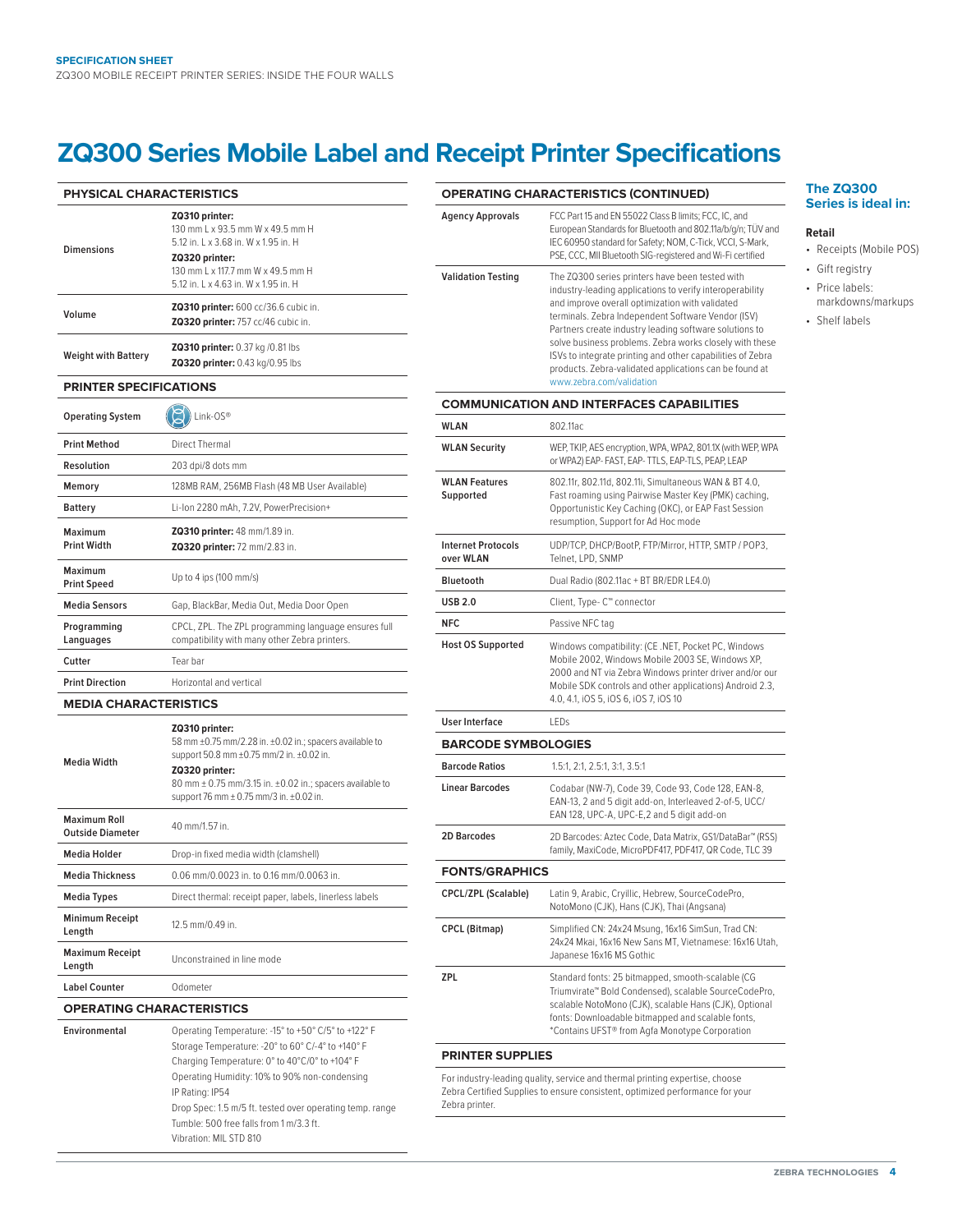Cable USB charging or communication cable, type C to type A

# **ZQ300 Series Mobile Label and Receipt Printer Specifications (cont.)**

| <b>PRINT DNA SOFTWARE SOLUTIONS</b>                                                                                                                                                                                    |                                      | <b>ACCESSORIES (CONTINUED)</b>  |                            |                                                                                                                                                                                                                    |                                                                                                                                                                                                                                  |  |
|------------------------------------------------------------------------------------------------------------------------------------------------------------------------------------------------------------------------|--------------------------------------|---------------------------------|----------------------------|--------------------------------------------------------------------------------------------------------------------------------------------------------------------------------------------------------------------|----------------------------------------------------------------------------------------------------------------------------------------------------------------------------------------------------------------------------------|--|
| The ZQ300 Series is supported by our powerful Print DNA suite of applications,<br>utilities and developer tools that give our printers better performance, simplified<br>remote manageability, and easier integration. |                                      |                                 |                            | <b>Chargers and Cradles</b>                                                                                                                                                                                        | Large deployments: 5-slot docking cradle,<br>3-slot battery charger                                                                                                                                                              |  |
| <b>Productivity Tools</b>                                                                                                                                                                                              |                                      |                                 |                            |                                                                                                                                                                                                                    | Small deployments: AC-USB Adapter, 1-slot battery charger,<br>1-slot docking cradle                                                                                                                                              |  |
| <b>Solutions</b>                                                                                                                                                                                                       | <b>Enterprise Printing</b>           | <b>Print Station</b><br>w.      |                            |                                                                                                                                                                                                                    | In-vehicle charging:<br>Cigarette lighter adapter with 2 USB ports (to charger<br>printer and mobile computer)                                                                                                                   |  |
| <b>Pairing Solutions</b>                                                                                                                                                                                               |                                      |                                 | <b>Virtual Devices</b>     |                                                                                                                                                                                                                    | Vehicle adapter to charge printer and mobile computer<br>(TC51/56) through a direct connection to the vehicle<br>12-24V battery                                                                                                  |  |
| <b>PDF Direct</b>                                                                                                                                                                                                      |                                      |                                 | Zebra Designer             |                                                                                                                                                                                                                    | Vehicle holders (for windshield, for dashboard) that<br>connect directly to the vehicle 12-24V battery                                                                                                                           |  |
| <b>Management Tools</b>                                                                                                                                                                                                |                                      |                                 |                            |                                                                                                                                                                                                                    | Vehicle holders (for windshield, for dashboard)                                                                                                                                                                                  |  |
|                                                                                                                                                                                                                        |                                      |                                 |                            | <b>INCLUDED IN THE BOX</b>                                                                                                                                                                                         |                                                                                                                                                                                                                                  |  |
| <b>Bluetooth Printer</b><br>Management                                                                                                                                                                                 |                                      |                                 | <b>PrinterSecure</b>       | Printer, battery (Li-Ion 2280 mAh), belt clip, USB cable (Type C to Type A), Quick Start<br>Guide, registration card, Safety Guide, Regulatory Guide                                                               |                                                                                                                                                                                                                                  |  |
| ∣ਛ<br>Enterprise                                                                                                                                                                                                       | <b>Print Profile Manager</b>         | <b>Printer Setup</b><br>Utility |                            | <b>WARRANTY</b>                                                                                                                                                                                                    |                                                                                                                                                                                                                                  |  |
| <b>Development Tools</b>                                                                                                                                                                                               |                                      |                                 |                            | The ZQ300 Series is warranted against defects in workmanship and materials<br>for a period of 1 (one) year from the date of shipment. For the complete warranty<br>statement, please visit: www.zebra.com/warranty |                                                                                                                                                                                                                                  |  |
| 回<br><b>Browser Print</b>                                                                                                                                                                                              |                                      |                                 | <b>Network Connect</b>     | <b>RECOMMENDED SERVICES</b>                                                                                                                                                                                        |                                                                                                                                                                                                                                  |  |
| <b>Cloud Connect</b><br>ග                                                                                                                                                                                              |                                      | PrintConnect                    |                            | Zebra OneCare™<br><b>Support Services</b>                                                                                                                                                                          | Maximize Availability & Business Operations with<br>Zebra OneCare™ Support Services. You invest in Zebra<br>printers to enable the growth of your business. And you<br>require operational support for your dynamic environment. |  |
|                                                                                                                                                                                                                        | <b>MultiPlatform SDK</b>             |                                 |                            |                                                                                                                                                                                                                    | Ensure predictable performance, support for critical                                                                                                                                                                             |  |
| <b>Visibility Tools</b>                                                                                                                                                                                                |                                      |                                 |                            |                                                                                                                                                                                                                    | operations and improved business outcomes, while<br>eliminating unbudgeted repair expenses. Experience                                                                                                                           |  |
| <b>MDM Connectors</b>                                                                                                                                                                                                  |                                      |                                 | <b>Visibility Services</b> |                                                                                                                                                                                                                    | unmatched technical support direct from Zebra, as well<br>as comprehensive repair services including accidental<br>damage and defined repair turn-around times. Optional                                                         |  |
| Print DNA features may vary by model and a Support Contract may be<br>required. For more information, please visit: www.zebra.com/printdna                                                                             |                                      |                                 |                            |                                                                                                                                                                                                                    | add-on services allow you to tailor your service plan to<br>meet your individual business needs - both today and<br>as your operations evolve.                                                                                   |  |
| <b>ACCESSORIES</b>                                                                                                                                                                                                     |                                      |                                 |                            | Note: Service availability may vary by region.                                                                                                                                                                     |                                                                                                                                                                                                                                  |  |
| Protection                                                                                                                                                                                                             | Soft Cases                           |                                 |                            |                                                                                                                                                                                                                    |                                                                                                                                                                                                                                  |  |
| Carrying                                                                                                                                                                                                               | Belt Clip (included), Shoulder Strap |                                 |                            |                                                                                                                                                                                                                    |                                                                                                                                                                                                                                  |  |



**FOR MORE INFORMATION, VISIT [WWW.ZEBRA.COM/ZQ300](http://www.zebra.com/zq300series) SERIES OR OUR GLOBAL CONTACT DIRECTORY AT [WWW.ZEBRA.COM/CONTACT](http://www.zebra.com/contact)**

> Made for **SiPod DiPhone DiPad**